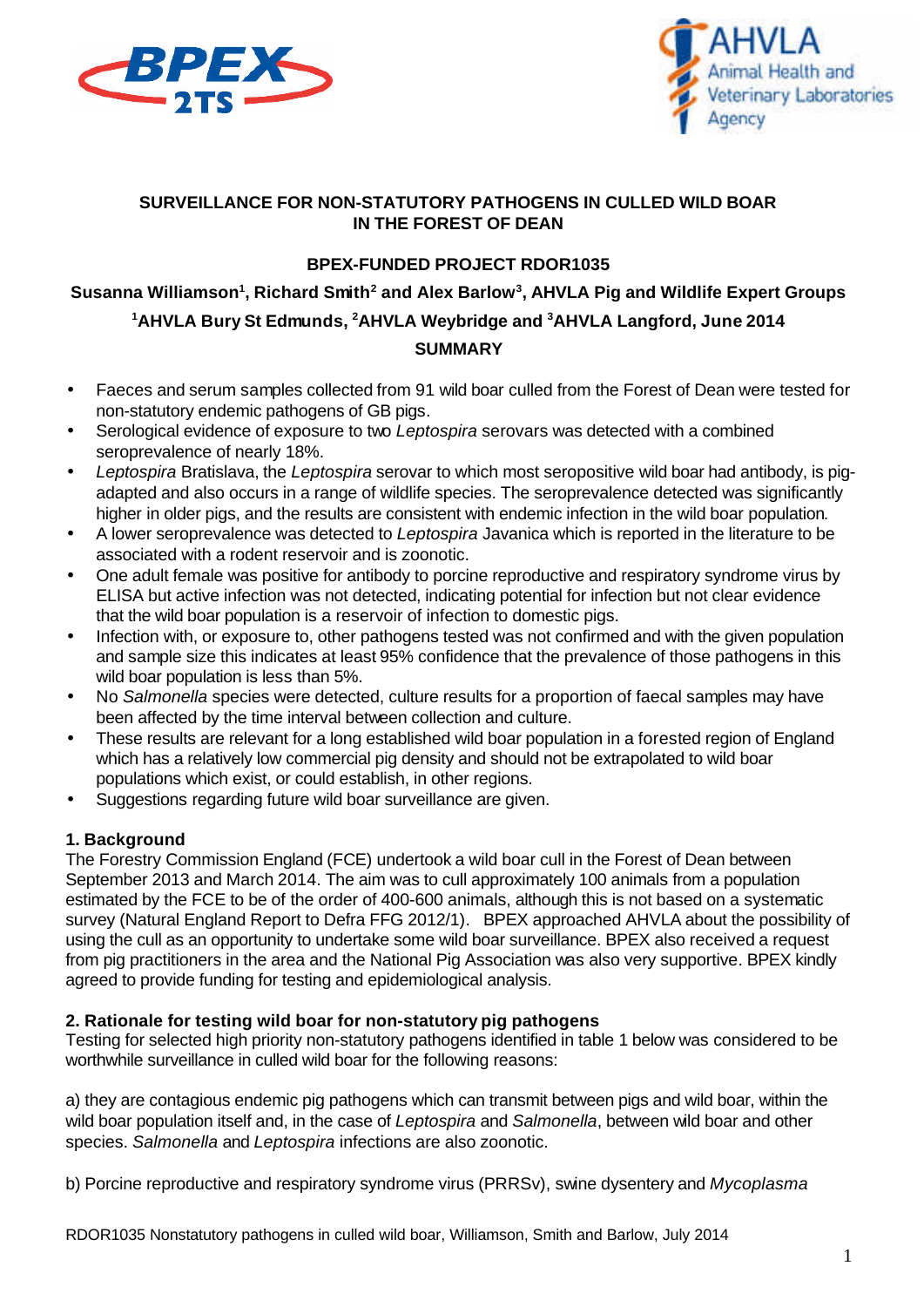*hyopneumoniae* are three of the top four diseases identified for control by the Pig Health and Welfare Council 20:20 VISION launched in 2011 and embraced by BPEX's Pig Health Improvement Project. In regions where pig herd prevalence of these infections (especially PRRS) is low, identifying any other sources of infection has become more important, especially where regional eradication is being considered. Farmers think of wild boar as a potential source of infection, no testing of the wild boar population has been done to provide evidence to confirm or refute this.

c) Surveillance in wild boar elsewhere in Europe have included some of these pathogens (PRRSv, *Salmonella*, *Leptospira*, swine influenza) and has shown evidence of exposure to, or infection with, some. Testing at least 60 sera from a population of 600 should detect at least one positive wild boar if prevalence is 5% with a confidence level of 95%. Given the limited size of the population, this level of testing will also allow estimation of prevalence and for an expected prevalence of 5%, testing 60 animals would give a confidence of 95% and accuracy of 5.2% in the measured prevalence value.

d) The results may help in assessing wild boar as a risk pathway in pathogen transmission between pigs and wild boar in the region. This has become particularly relevant in the light of the role that wild boar are playing in the spread of African Swine Fever in Eastern Europe and Russia.

e) The risk posed by wild boar is not only to commercial herds as they may be as, or more, likely to have direct contact with pigs on small holdings where external biosecurity tends to be poorer. There are significant numbers of movements of small numbers of pigs between smallholder herds with potential for dissemination of pathogens between these and wild boar, and thence into the commercial sector.

f) As these pathogens are ones causing disease in pigs, their presence in wild boar could cause morbidity and mortality and is likely to be of interest to those involved in wildlife disease and conservation.

g) There is value in holding samples from culled wild boar as an archive.

h) Undertaking this survey would provide information regarding the logistics and feasibility of similar work in the future.

## **3. Wild boar sampling**

Approximately 150 apparently healthy wild boar were culled by FCE between September 2013 and March 2014. Samples were collected by FCE staff from 91 wild boar culled between 2/09/13 and 4/02/14 after carcases were returned to game larders for evisceration. Clotted blood and faecal samples were collected, transported via ex-Fera staff to AHVLA Langford from where they were sent to AHVLA Bury St Edmunds grouped into 19 separate submissions. At Bury St Edmunds, sera were separated from the clotted bloods and 89 faeces and 89 serum samples were aliquoted and stored at minus 70 degrees Centigrade. From two boar only faeces were received while from two others only clotted bloods were received. Samples were received between one and 11 days after the wild boar had been culled, samples from 77 of the sampled boar reached Bury St Edmunds within seven days of culling. Samples were only collected from wild boar which did not have suspect TB lesions at meat inspection. The culled wild boar were also tested for *Trichinella* according to FSA requirements under a separate contract with AHVLA (OG0123).

## **4. Epidemiological details**

Each culled wild boar had a unique FCE identification number against which background information was recorded. The information included the date and map reference of cull, estimated age (0 = less than one year,  $1$  = yearling,  $X$  = adult), dressed weight (after removal of head, viscera and lower legs, there is an estimated 25% to 30% reduction from live to dressed weight) and sex. On receipt at AHVLA Bury St Edmunds, each set of samples received on a given day was given a unique AHVLA submission number and the FCE identification numbers were recorded for each sample. Data were received for 91 culled boar from an estimated 150 culled. Figure 1 shows the estimated age distribution.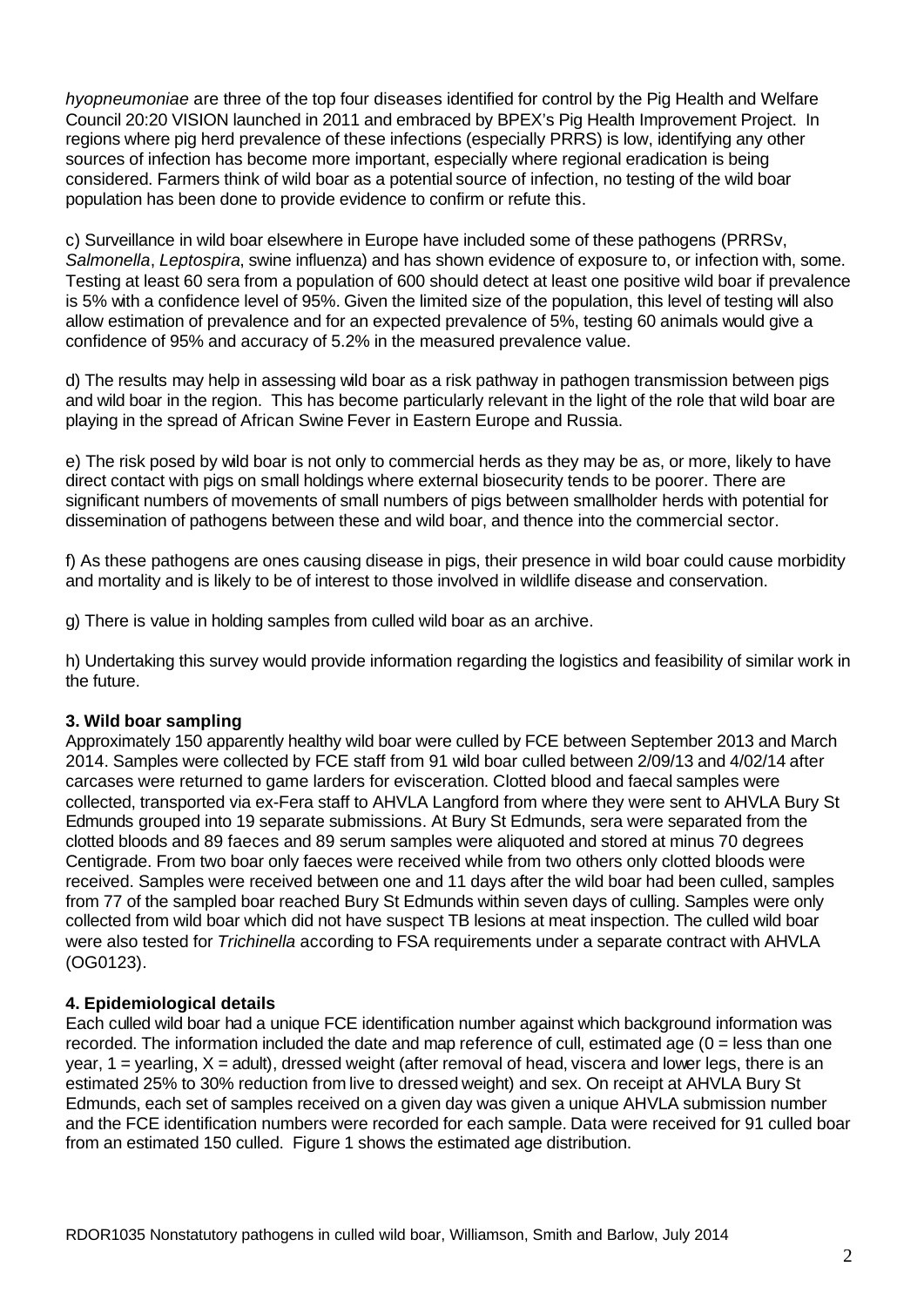Figure 1: Estimated age distribution of culled wild boar sampled



Approximately equal numbers of male and female culled wild boar were sampled: 47 female and 44 male. Figures 2 and 3 show the Forest of Dean and surrounding area together with an estimation of pig unit locations based on electronic pig movement (eAML2) data. The figures show premises recording at least one movement of live pigs on or off the unit in the two years up to September 2013 when the cull began. Pig premises in figure 2 are displayed according to the cumulative number of pigs moved, those in figure 3 are displayed according to the cumulative number of movements made.

## **5. Testing for non-statutory pathogens**

Sera were tested for PRRS virus and antibody and for antibody to *Mycoplasma hyopneumoniae*, swine influenza virus, porcine epidemic diarrhoea virus (PEDv) and 19 *Leptospira* serovars. Faeces were tested for *Salmonella* serotypes and *Brachyspira* species. Culture for *Salmonella* was initiated on fresh faeces on the day on which it was received at Bury St Edmunds. Appendix 1 gives details of the tests used, numbers of samples tested for each pathogen, and whether pooling of samples was undertaken. Diluted sera were filtered (0.20 $\bullet$  m) to improve serum quality for leptospira serology.

*Leptospira* MAT was performed on 84 sera to detect antibody to six *Leptospira* pools constituting 19 serovars. Fifteen sera tested positive; 11 to pool 3 only, two to pool 5 only and two to both pools 3 and 5. Individual serovar MATs were performed to determine which *Leptospira* serovar was most likely to have infected the seropositive wild boar. Twelve of the 13 pool 3-postive sera gave highest titres to *L*. Bratislava, one did not give titres to any individual pool 3 serovar. The four pool 5-positive sera all gave titres to *L*. Javanica.

No sera tested positive for antibody to *Mycoplasma hyopneumoniae* or porcine epidemic diarrhoea virus.

One serum sample had a low positive antibody ELISA result to PRRSv (0.66 S/P ratio) and when tested in the more specific IPMA tests for US and European PRRSv genotypes, gave negative (<1/10) results in both tests. No PRRS virus was detected by PCR in this, or any other of the serum samples. The ELISA positive serum was from an adult female culled in September 2013, this female was seronegative to *Leptospira* serovars.

Testing for antibody to four swine influenza serology strains detected no significant titres (less than 1/40) to avian-like H1N1, pandemic H1N1 and H1N2. Titres of 1/40 or more are generally considered to be positive. Seven sera had titres of 1/40 to H3N2 while six sera gave reactions of 1/20 and nine sera gave reactions of 1/10. All 22 sera with any titre to H3N2 were tested in the IDEXX influenza ELISA and all gave negative results.

No *Brachyspira* species DNA was detected in any of the 31 pools of three faeces each tested. No *Salmonella* serotypes were cultured from any of the 29 pools cultured.

## **6. Analysis**

The estimated combined *Leptospira* seroprevalence was 17.9% (with a 95% confidence interval of 9.7- 26.1%). The estimated seroprevalences for *L*. Bratislava and *L*. Javanica individually were 14.3% and 4.8% respectively. Appendix 2 shows the analysis undertaken of leptospire serology against the various parameters recorded to determine whether any parameter was associated with a wild boar being more likely to be seropositive. Only age was found to have an association; being a yearling or an adult was significantly positively associated with being *Leptospira* seropositive. This association was strong for adults but the association with being a yearling had a relatively high standard error as there were only six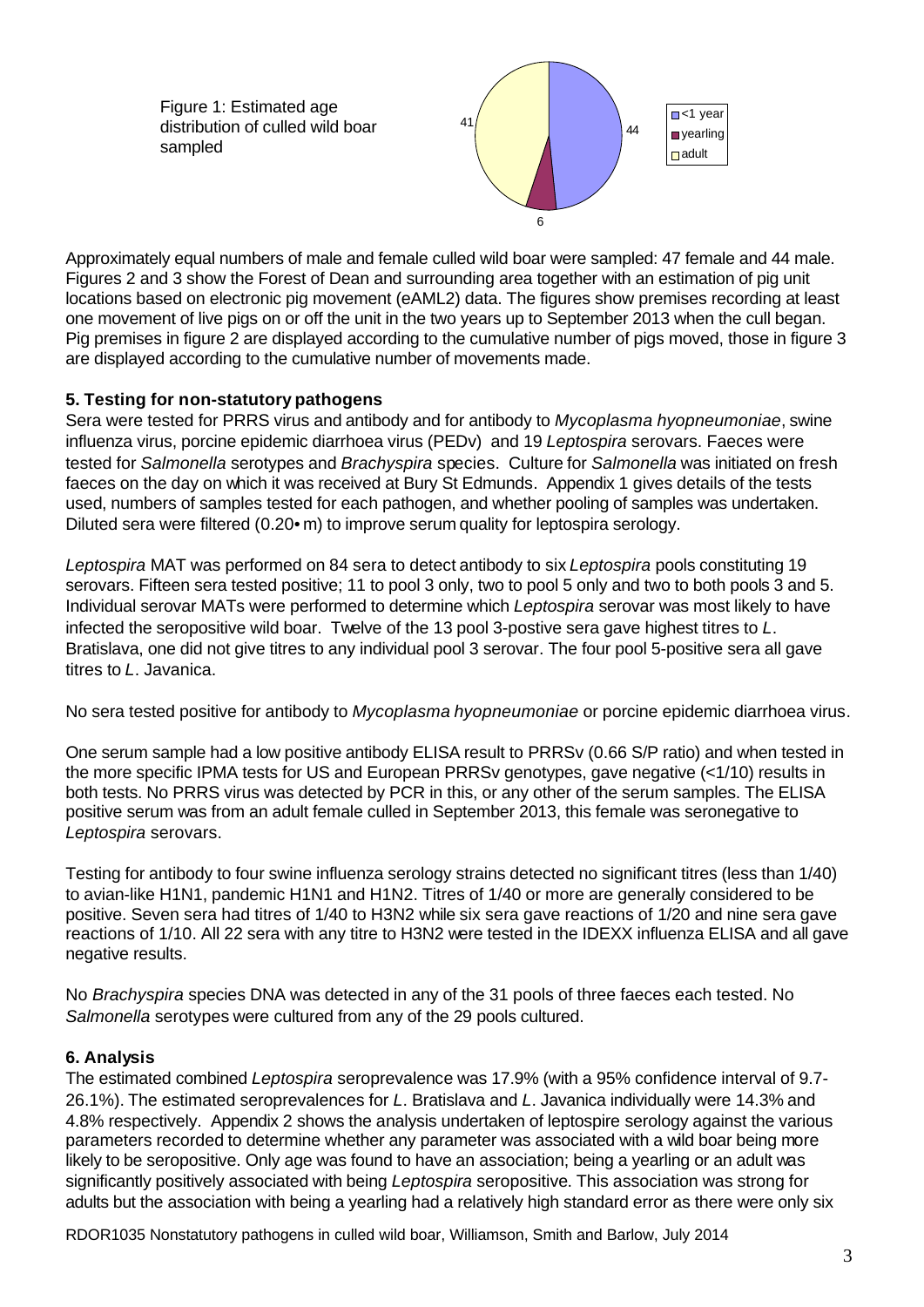yearling wild boar and was only just above the significant 0.05 p-value. There was no association with month of cull, sex or weight. The estimated PRRSv seroprevalence based on ELISA results was 1.1% (with a 95% confidence interval of 0.0-3.3%).

## **7. DISCUSSION**

This is the first substantial surveillance undertaken on a wild boar population in GB for exposure to, or infection with, non-statutory pathogens. The Forest of Dean population has established from animals derived from two releases of captive wild boar in the 1990s and again in 2004. The FCE 2013 estimated the population of wild boar in the Forest to be 535 animals (FCE 2014) and testing nearly 90 culled wild boar from the 2013-14 cull provides sufficiently robust results from which to infer the status of the Forest of Dean population with respect to the pathogens tested.

Exposure of wild boar to just one of the non-statutory pathogens, *Leptospira*, was detected by this survey with the antibody results indicating that two different serovars were infecting them; *L*. Bratislava and *L*. Javanica. On the basis of the relatively high seroprevalence of *L*.Bratislava and reports of its identification in association with reproductive disease, domestic pigs are considered to be a maintenance host and domestic animal reservoir of this serovar in GB (Williamson and others, 2004) and there are also reports of infection in horses (Smith and Dalley, 2006) and dogs. However, strains of *L*. Bratsilava have also been isolated from wildlife, including hedgehogs, rats, wood mice, voles and badgers; infections in some of these hosts may be incidental and, in predatory species, may relate to contact with wildlife reservoirs such as rodents and hedgehogs. Any of these species could potentially be a source of *L*. Bratislava serovar infection in wild boar and the scavenging behaviour of wild boar increases their exposure to known wildlife reservoirs. However, the seroprevalence of 14.3% is sufficiently high to indicate likely endemic infection in the wild boar population as Ellis (1992) suggested that a seroprevalence of 10% or more based on use of the MAT in pigs was consistent with endemic infection. The wild boar may themselves be acting as a wildlife reservoir of *L*. Bratislava infection and, as infection persists in the urogenital tract of pigs and infection can be transmitted in semen during service or in urine, the infection may be being maintained within the wild boar population. The significantly higher seroprevalence in adults in particular could suggest that venereal transmission is playing a part once the wild boar become reproductively active. Exposure to *L*. Javanica has not been detected in domestic pigs in GB but low-level seroprevalence was reported in pigs in Greece as well as in goats (Burriel and others, 2003) and this serovar has been associated with a rat reservoir elsewhere in the world associated with disease in cattle and humans (Natarajaseenivasan and others, 2011). *L*. Javanica has also been isolated from squirrels and rats in GB (Charlie Dalley, personal communication). The seroprevalence to *L*. Javanica is low in these wild boar and they may be an incidental host for this serovar associated with infection in another wildlife species. Zoonotic infection due to *L*. Javanica is reported and evidence of its presence emphasizes the need for good personal hygiene and protective clothing in those contacting wild boar, for example during culling. No evidence was found of exposure of wild boar to *L*. Pomona, Grippotyphosa or Tarassovi which are exotic to the UK and are pathogenic leptospire serovars present in pig populations elsewhere in the world.

Another zoonotic pathogen which was tested for, *Salmonella* species, was not isolated from faeces of any of the sampled wild boar. Infection with a variety of serotypes has been detected in wild boar in surveys in Italy (Chiari and others, 2013), Switzerland (Wacheck and others, 2010) and Spain (Vicente and others, 2002). In the Italian survey, large intestinal contents were collected and delivered daily to the laboratory while in the Swiss survey, *Salmonella* were detected in 12% of tonsils but not in faeces from the same boars. In the Spanish study, only serology was performed indicating exposure to, but not assessing current infection with, *Salmonella* species. In this study, faeces were cultured on arrival using a method suitable for detecting low numbers of organism, however, the delay in some faeces reaching the laboratory may have meant that organisms were no longer viable in a proportion of samples and tonsils were not collected. The Italian survey identified a variety of *Salmonella* serotypes consistent with a range of sources of infection including from the wild boar population itself, domestic livestock, waste, other wildlife species including birds and the environment. Although some of these sources of infection exist for wild boar in the Forest of Dean, the lower boar density than in some other European countries makes it less likely that *Salmonella* serotypes will establish as adapted strains in the wild boar population and may, in part, explain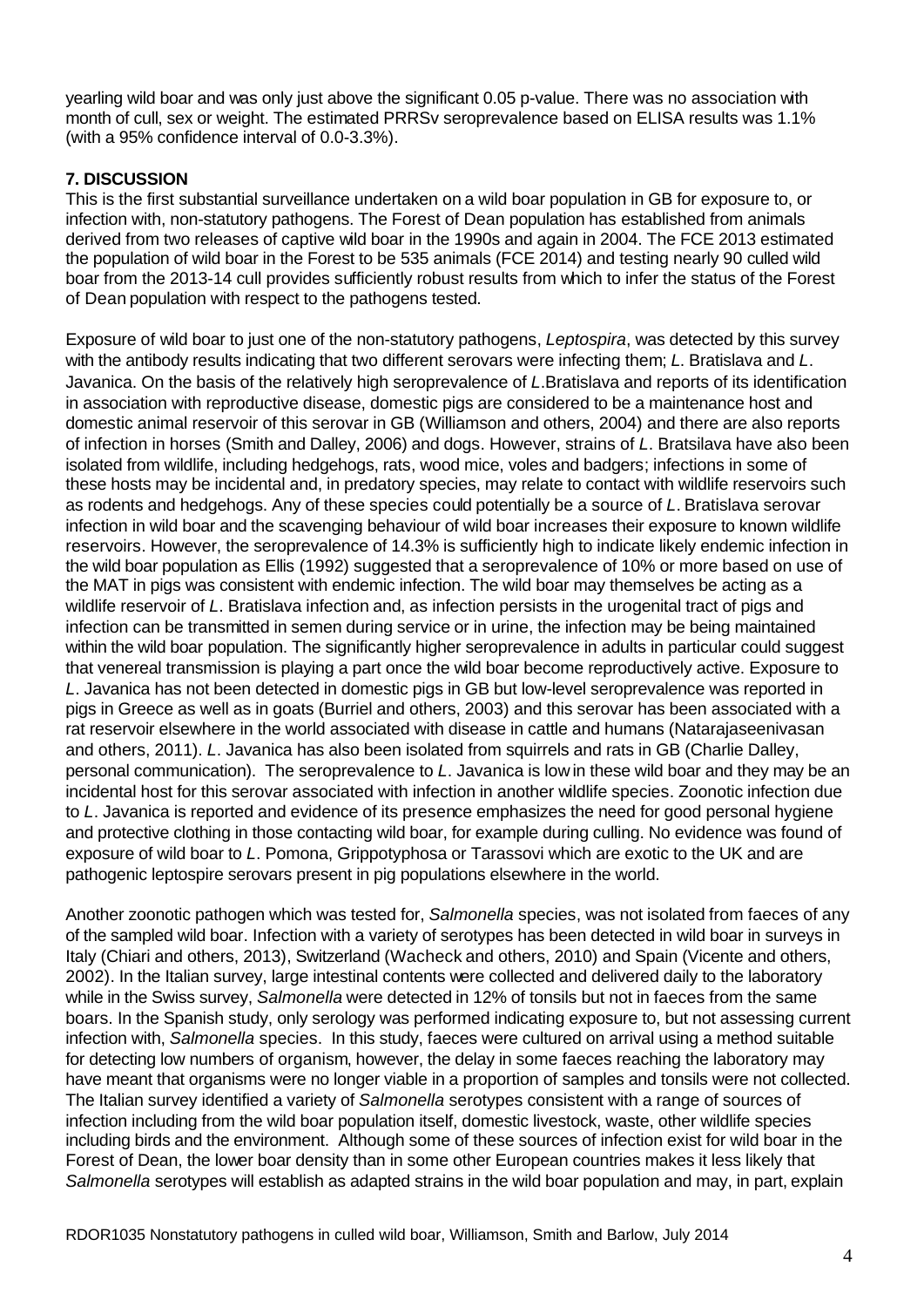the lack of *Salmonella* isolations.

Testing for *Brachyspira* species was undertaken by PCR which can detect non-viable organisms and no *Brachyspira* species were found in faeces using this method which was used in Australia and detected *Brachyspira hyodysenteriae* and *pilosicoli* in the faeces of wild boar (Phillips and others, 2009).

Antibody to PRRSv was detected in a single wild boar by ELISA representing a very low estimated seroprevalence. In Switzerland (Wu and others, 2011) and Germany (Sattler and others, 2012), antibody to PRRSv was detected in 0.43% and 1.2% wild boar respectively which also equated to one boar testing positive in each survey. In the German study the ELISA positive result was not confirmed by further testing, in the Swiss study, the ELISA positive result was confirmed using the immunofluorescent antibody test. In this study, the wild boar which was PRRSv ELISA positive tested negative in the genotype 1 and genotype 2 IPMAs and by PCR – this does not mean the ELISA result is necessarily a false positive and indicates the potential for infection. This is most likely to have occurred through contact with infected domestic pigs or PRRSv-contaminated fomites. However, overall the results do not point to widespread or active PRRSv infection in the wild boar population when sampled or suggest that they represented a significant source of infection to domestic pigs at the time of sampling.

No exposure to swine influenza strains avian-like H1N1, pandemic H1N1 2009 or H1N2 was detected. Although a few sera had low positive HAIT titres to strain H3N2, this strain has not been detected in the UK since 1997 and the AHVLA swine influenza disease consultant decided that, as these sera tested negative in the swine influenza ELISA, that the HAIT titres were not sufficient evidence of exposure to H3N2 virus (Ian Brown, personal communication). Antibodies to swine influenza have been detected at low levels in wild boar in Germany (Sattler and others, 2012) and Spain (Vicente and others, 2002), both countries where there are significant wild boar populations.

The absence of antibody to PEDv, a virus which is highly contagious by the faeco-oral route, provides evidence that no endemic or other PEDv strain was circulating in this wild boar population.

The logistic and practical difficulties associated with obtaining good quality samples from wildlife are acknowledged by others (Arenas-Montes and others, 2013) and, in this survey, there was also local sensitivity to the cull which made sampling at the deer larder preferable. Collection of blood at the same time as evisceration and the delay before separating sera from blood clots did affect the quality of some samples. A proportion of blood samples were noted to be haemolysed and it was expected that this might limit the number of sera which were in a suitable condition for testing. In the event, most sera were used for most tests but, when calculating the confidence intervals for the results, a conservative estimate of 60 sera being of good quality was used. Testing 60 sera from this population of wild boar should detect at least one positive wild boar if prevalence is 5% with a confidence level of at least 95%. One can infer from the testing that there had been no or very low exposure to PRRSv, swine influenza, *Mycoplasma hyopneumoniae* and PEDv in the population and no or very low active infection with PRRSv and *Brachyspira* species and that the population was not sustaining significant endemic infection with these pathogens. However, as testing for *Salmonella* by culture may have been affected by delays in submission of some samples, the negative results do not reliably indicate absence of infection.

The wild boar population of the Forest of Dean is in an area which has a low density of commercial pig units and a high proportion of small pig units (see Figures 2 and 3; Fran Baird, personal communication) which influences the risks of wild boar becoming infected with pig pathogens and/or transmitting pathogens on to domestic pigs. One might expect that wild boar may be more likely to have contact with pigs or pig manure on small holdings where external biosecurity tends to be poorer, pigs are often kept outdoors allowing nose to nose contact with wild boar and fencing may be adequate to keep pigs in but not to keep wild boar out, particularly if the wild boar are seeking food or sows in oestrus are present. Whilst this may be true, where small stable populations of mainly older pigs are present, endemic infection with some pathogens, especially viruses like swine influenza and PRRSv, may not establish or persist and these units may thus be less likely to be a source of infection to wild boar. For other pathogens, such as swine dysentery, endemic infection can persist at low level even in older pigs. The multiple factors which affect the probability of transmission of pathogens between a wild boar population and domestic pigs in the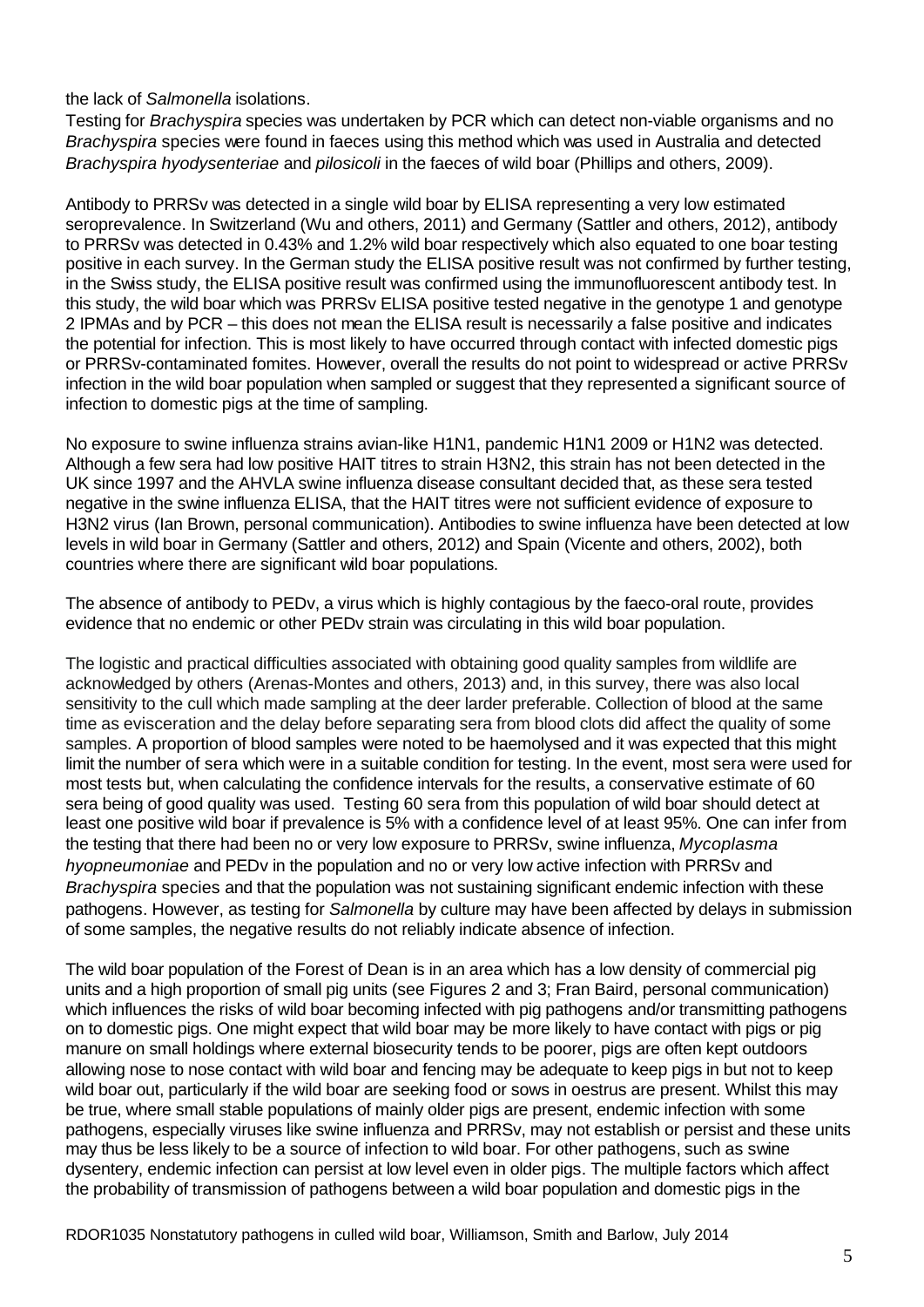vicinity mean that the results of this study should not be extrapolated to wild boar populations which exist, or could establish, in other regions.

#### **8. Future surveillance**

Further testing on the samples collected can be considered if funding is available or sought from elsewhere by other parties, subject to agreement from appropriate Defra/AHVLA policy and departments. Food-borne zoonoses which infect, but do not cause disease in, wild boar which could be tested for include *Toxoplasma gondii*, *Yersinia* and *Campylobacter* species and hepatitis E virus. The wild boar sampled have already been tested for *Trichinella* species (muscle, project OG0123) and *Salmonella* serotypes.

Defra/AHVLA may have interest in testing for statutory pathogens. Any statutory testing would have to be considered and agreed by Defra/AHVLA policy. None of the wild boar sampled had visible tuberculous lesions at meat inspection. A Wildtech project at AHVLA incorporating novel technology to test for pathogens includes some statutory/notifiable pathogens and may be suitable, depending on Defra/AHVLA policy agreement. For early detection of notifiable disease, investigation of wild boar mortality and detection of new and emerging disease, wild boar surveillance based on testing for pathogens in found dead or euthanased sick wild boar is more appropriate than testing of culled healthy wild boar.

Lower priority non-statutory endemic pathogens of GB pigs could be included in future surveys, funding allowing, and some have been part of studies in Spain and Germany (Vicente and others, 2002; Sattler and others, 2012). Collection of other samples (e.g. tonsils) in addition to blood would extend the range of pathogens that could be considered for future surveillance, provided that training could be provided to those collecting samples. This testing could include serology for erysipelas, porcine circovirus 2 and porcine parvovirus and pathogen detection (PCR, culture) for porcine circovirus 2 and various bacterial pathogens (enteropathogenic *Escherichia coli*, *Streptococcus suis, Haemophilus parasuis, Pasteurella multocida, Actinobacillus pleuropneumoniae*). The antimicrobial sensitivity patterns of any bacterial pathogens isolated would also be of value.

If future surveys are planned, collecting samples in the field immediately after death would be preferable, logistics permitting, and provision of pre-paid sample kits for posting would allow prompt dispatch to the laboratory and improve sample quality. This survey was reliant on FCE staff for sample collection and in future surveys, their collaboration would again be essential.

Alongside any surveillance for pathogens, regular geographic mapping of pig units and wild boar distribution, and assessment of wild boar populations will also help monitor the potential for, and risk of, interaction between the two species.

#### **Acknowledgements**

We particularly acknowledge the significant contribution and goodwill of FCE staff without which this surveillance would not have been possible. Thanks are also due to BPEX for funding the work, AHVLA colleagues involved in sample handling and testing at AHVLA Bury St Edmunds, Penrith and Weybridge, and colleagues at SACCVS who undertook the *Brachyspira* PCR testing.

#### **References**

Arenas-Montes A., Ignacio García-Bocanegra, Jorge Paniagua, Juan José Franco, Francisco Miró, Manuel Fernández-Morente, Alfonso Carbonero and Antonio Arenas (2013). Blood sampling by puncture in the cavernous sinus from hunted wild boar Eur J Wildl Res (2013) 59:299–303

Burriel, A.R., Dalley, C., and Woodward, M.J. (2003). Prevalence of *Leptospira* species among farmed and domestic animals in Greece. Veterinary Record 153:146-148

Ellis WA (1992). Leptospirosis in pigs. Pig Veterinary Journal 28:24-34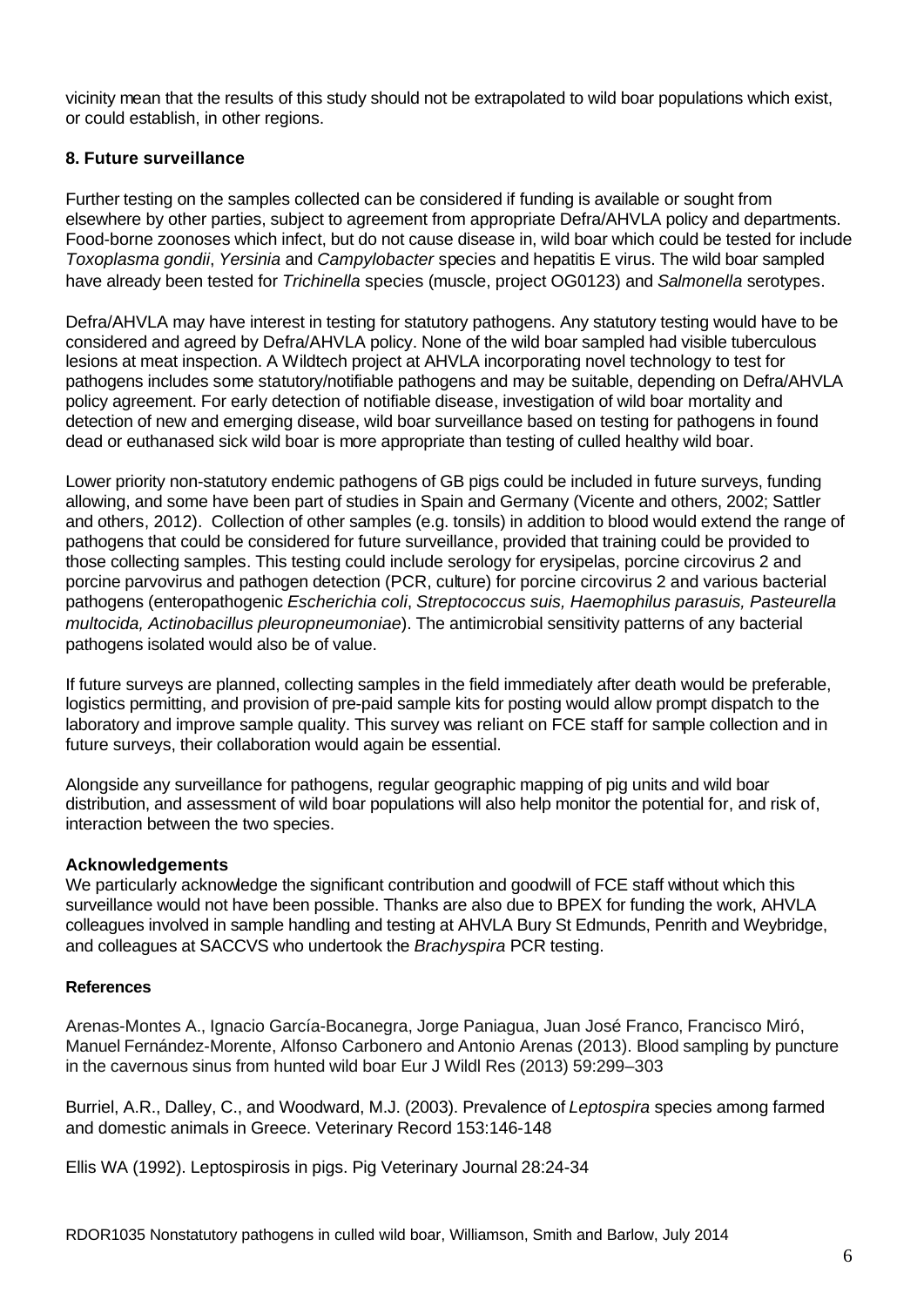Forestry Commission of England (2014) http://www.forestry.gov.uk/fr/wildboar accessed July 2014

Frossard, Jean-Pierre, Catherine Fearnley, Brindha Naidu, Jane Errington, David G. Westcott, Trevor W. Drew (2012). Porcine reproductive and respiratory syndrome virus: Antigenic and molecular diversity of British isolates and implications for diagnosis. Veterinary Microbiology 158:308-15.

Natarajaseenivasan Kalimuthusamy, Kumaresan Vedhagiri, Vadivel Sivabalan, Shanmugarajan G Prabagaran, Sethurajan Sukumar, Sergey C Artiushin and John F Timoney (2011). Seroprevalence of *Leptospira borgpetersenii* serovar Javanica infection among dairy cattle, rats and humans in the Cauvery river valley of Southern India. Southeast Asian J Trop MedPublic Health 42 679- 686

Mario Chiari, Mariagrazia Zanoni, Silvia Tagliabue, Antonio Lavazza and Loris G Alborali (2013) *Salmonella* serotypes in wild boars (Sus scrofa) hunted in northern Italy. Acta Veterinaria Scandinavica 55:42

OIE (World Organisation for Animal Health). (2014) Leptospirosis: Manual of Diagnostic Tests and Vaccines for Terrestrial Animals chapter 2.1.9 Paris: OIE Available at http://www.oie.int/fileadmin/Home/eng/Health\_standards/tahm/2.01.09\_LEPTO.pdf (accessed 24th June 2014).

OIE (World Organisation for Animal Health). (2010) Swine Influenza: Manual of Diagnostic Tests and Vaccines for Terrestrial Animals chapter 2.8.8 Paris: OIE Available at http://www.oie.int/fileadmin/Home/eng/Health\_standards/tahm/2.08.08\_SWINE\_INFLUENZA.pdf (accessed 24th June 2014).

Phillips ND, La T, Adams PJ, Harland BL, Fenwick SG and Hampson DJ. (2009) Detection of *Brachyspira hyodysenteriae*, *Lawsonia intracellularis* and *Brachyspira pilosicoli* in feral pigs. Veterinary Microbiology. 134: 294-299

Sattler T, Sailer E, Wodak E, Schmoll F (2012). Serological detection of emerging viral infections in wild boars from different hunting regions of Southern Germany. TierarztlPraxAusg G GrosstiereNutztiere 40:27-32.

Smith, K. and Dalley, C. (2006). How common is leptospiral infection in UK horses - preliminary serological observations. DEFRA/AHT/BEVA Equine Quarterly Disease Surveillance Report Volume 2, No. 3: July – September 2006 https://www.aht.org.uk/skins/Default/pdfs/equine\_vol2\_3\_focus.pdf

Van Nieuwstadt AP and Zetstra T (1991) Use of two enzyme-linked immunosorbent assays to monitor antibody responses in swine with experimentally induced infection with porcine epidemic diarrhoea virus. Am J Vet Res 52(7):1044-1050

Vicente, Joaqu•n, Lu•s Leon-Vizca•no, Christian Gortazar, Mar•a Jose Cubero, Monica Gonzalez, and Pablo Mart<sub>1</sub>-Atance (2002). Antibodies to Selected Viral and Bacterial Pathogens in European Wild Boars from Southcentral Spain. *Journal of Wildlife Diseases,* 38(3), 2002, pp. 649–652

Wacheck S, Fredriksson-Ahomaa M, König M, Stolle A, Stephan R: Wild boars as an important reservoir for foodborne pathogens. Foodborne Pathog Dis 2010, 7:307–312

Williamson, S., Gaudie, C., Murray, K., Dalley, C. and Woodward, M. (2004) Investigation of *Leptospira* Serovars in Pigs in England and Wales: definition and detection of infecting agents. The Pig Journal **54** 132-138

Wu N, Abril C, Hini• V, Brodard I, Thür B, Fattebert J, Hüssy D, Ryser-Degiorgis MP (2011). Free-ranging wild boar: a disease threat to domestic pigs in Switzerland? Journal of Wildlife Diseases. 47:868-879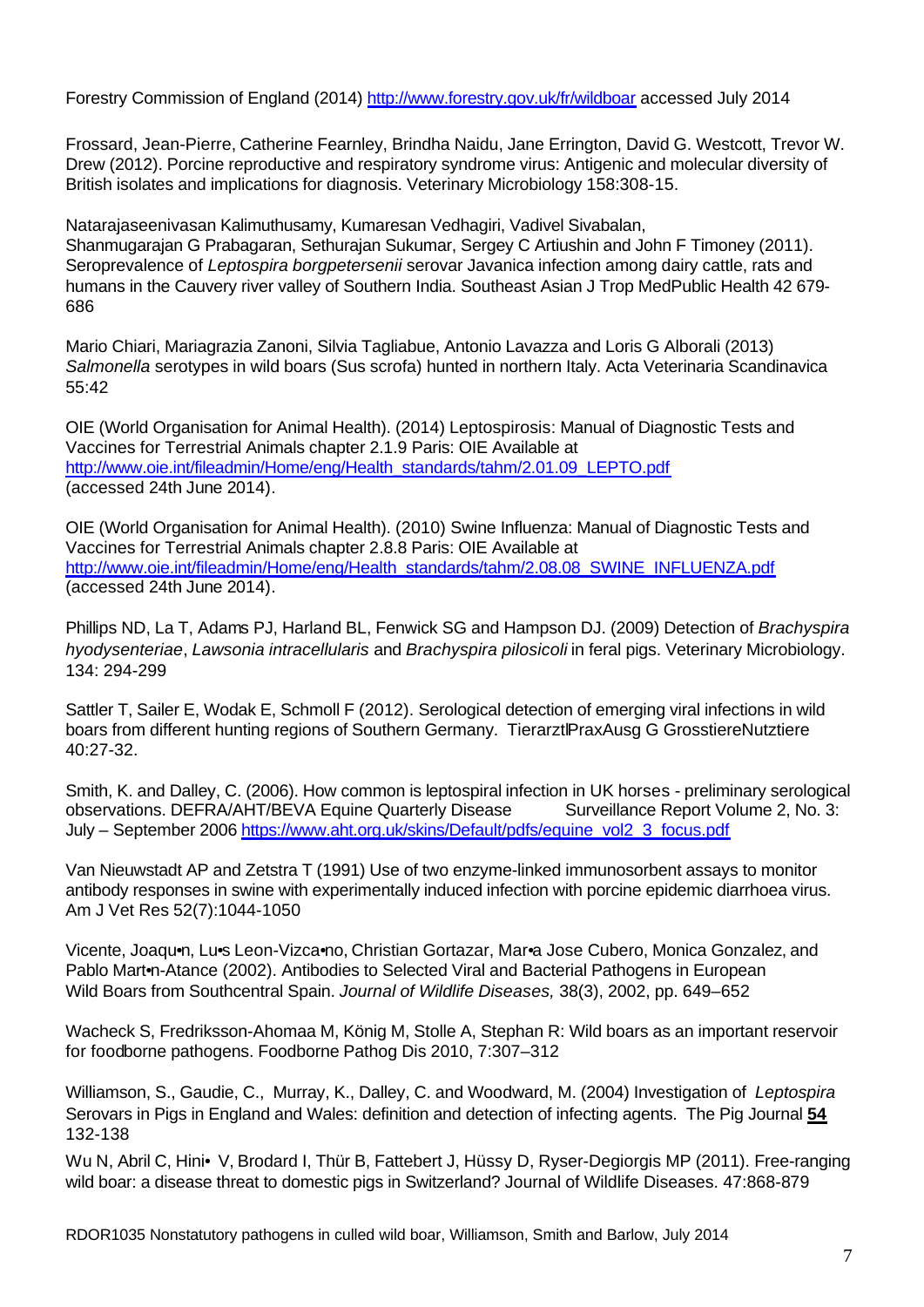Figure 2 Pig premises with movements between Oct2011-Sept 2013 (cumulative number of pigs moved)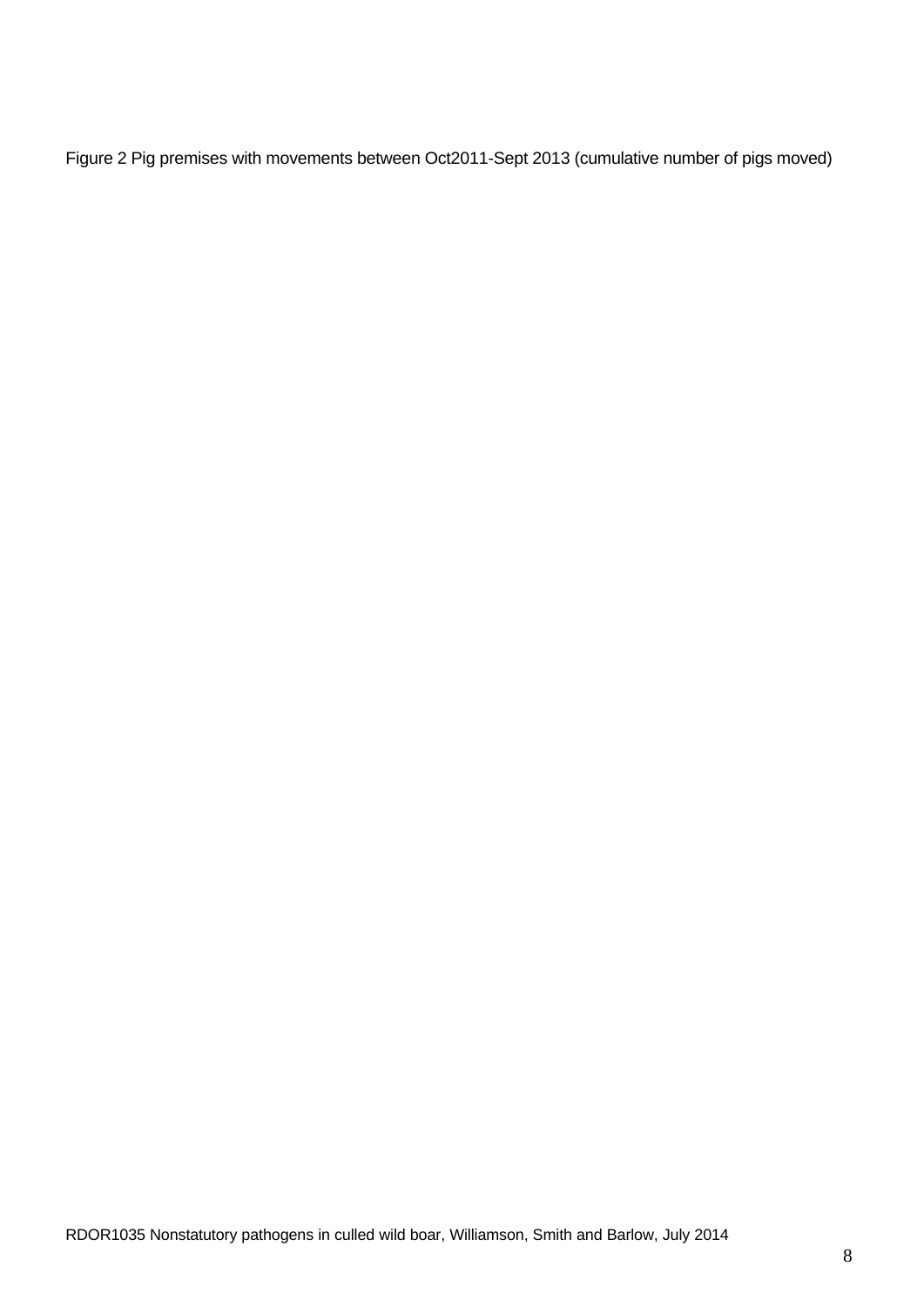

Figure 3 Pig premises with movements between Oct2011-Sept 2013 (cumulative number of movements)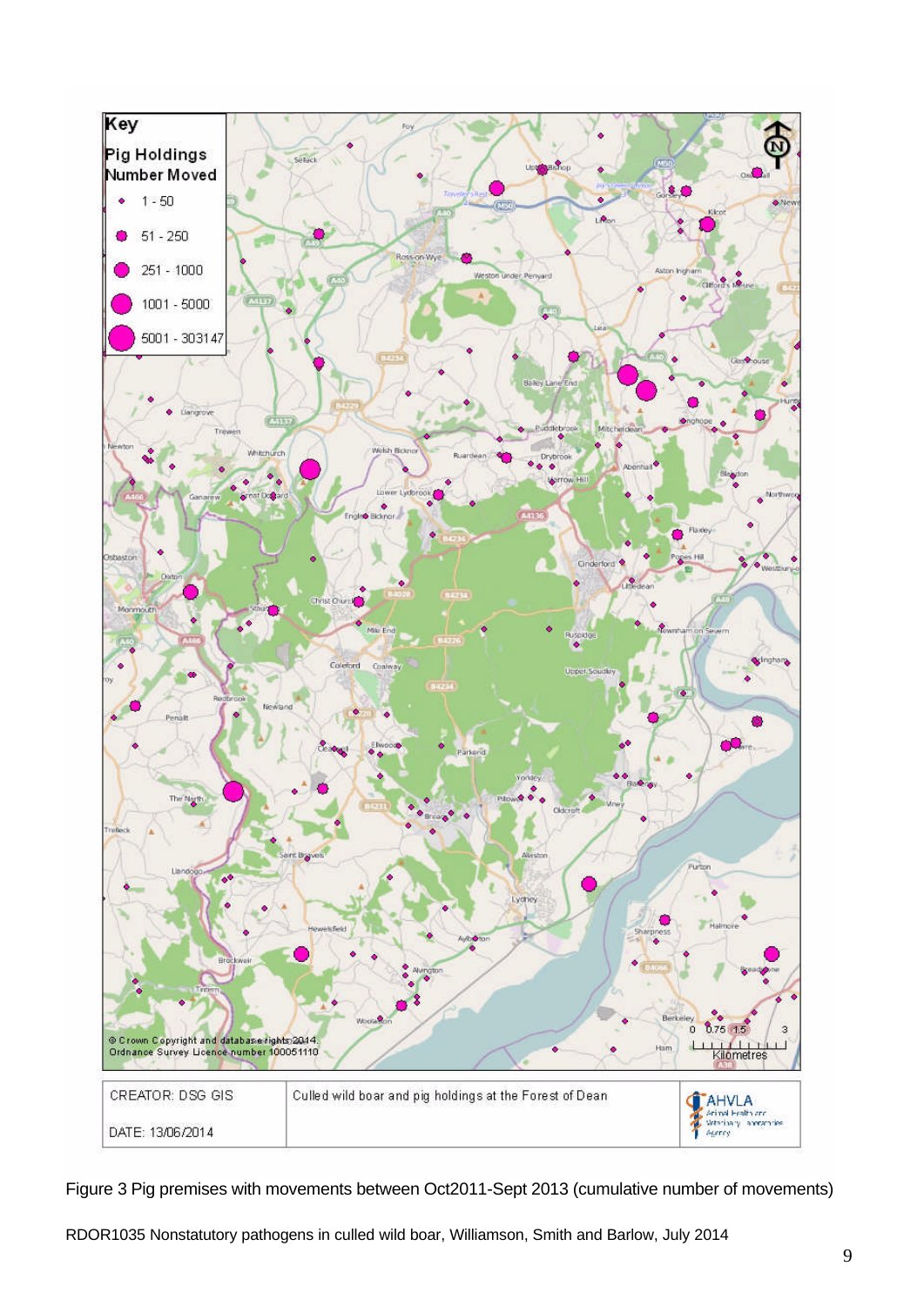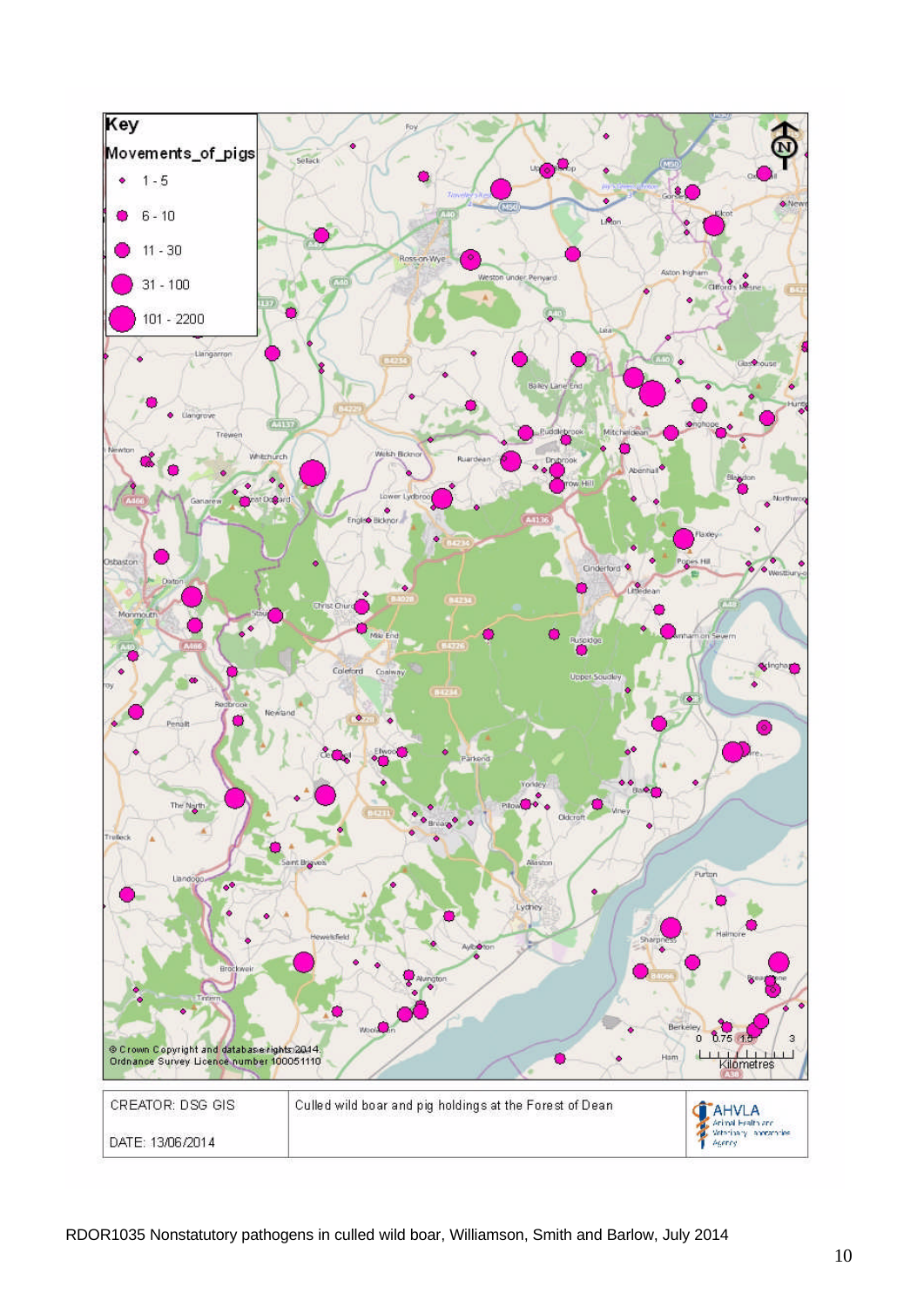#### **Appendix 1** Details of testing of wild boar samples for non-statutory pig pathogens All tests performed by AHVLA except *Brachyspira* species PCR‡ which was subcontracted to SACCVS Edinburgh

| Pathogen                                                          | <b>Sample</b>                           | <b>Test details</b>                                                                                          | <b>Number</b><br>tested | <b>Test Reference if available</b>                                                                                        | <b>Comments</b>                                                                                                               |
|-------------------------------------------------------------------|-----------------------------------------|--------------------------------------------------------------------------------------------------------------|-------------------------|---------------------------------------------------------------------------------------------------------------------------|-------------------------------------------------------------------------------------------------------------------------------|
| Salmonella serotypes                                              | Faeces<br>tested in<br>pools of 1-<br>5 | M.S.R.V. selective<br>culture for Salmonella<br>isolation where low<br>numbers of organism<br>may be present | 29                      | Modified Semi-Solid Rappaport-<br>Vassiliadis (MSRV) medium used                                                          | Faeces tested in pools of 1-<br>5.<br>Fully identify and<br>antimicrobial sensitivity<br>testing of any positive<br>cultures. |
| Porcine respiratory and<br>reproductive syndrome<br>virus (PRRSv) | Serum                                   | Antibody ELISA<br><b>IPMA</b>                                                                                | 89<br>1                 | IDEXX PRRS X3 enzyme-linked<br>immunoassay<br>http://www.idexx.co.uk/livestock-<br>poultry/swine/prrs.html                | <b>IPMA for both North</b><br>American and European<br>genotypes on any ELISA<br>positive sera                                |
|                                                                   |                                         | RT-PCR for viral<br>nucleic acid detection<br>(ORF 7 gene)                                                   | 89                      | Frossard and others (2012)                                                                                                | Sequence ORF 5 gene of<br>any PCR-positive samples                                                                            |
| <b>Brachyspira</b><br>hyodysenteriae (swine<br>dysentery)         | Faeces<br>tested in<br>pools of 3       | Brachyspira species<br>PCR <sub>‡</sub>                                                                      | 31                      | 23s RNA/RFLP PCR detects and<br>differentiates B. hyodysenteriae,<br>B. pilosicoli and B. innnocens<br>group.             | Faeces tested in pools of<br>three.                                                                                           |
| Mycoplasma<br>hyopneumoniae<br>(enzootic pneumonia)               | Serum                                   | Antibody ELISA                                                                                               | 89                      | <b>Blocking ELISA commercially</b><br>available from DAKO                                                                 |                                                                                                                               |
| Swine influenza virus                                             | Serum                                   | Antibody HAIT                                                                                                | 89                      | OIE (2010)                                                                                                                | Tests for antibody to four<br>strains (avian-like H1N1,<br>pandemic H1N1, H1N2 and                                            |
|                                                                   |                                         | Antibody ELISA                                                                                               | 22                      | <b>IDEXX swine influenza A ELISA</b><br>http://www.idexx.co.uk/livestock-<br>poultry/swine/swine-influenza-<br>virus.html | H3N2). Equivocal results<br>followed up with influenza<br><b>ELISA</b>                                                        |
| Porcine epidemic<br>diarrhoea virus (PEDv)                        | Serum                                   | Antibody ELISA                                                                                               | 89                      | van Nieuwstadt and Zetstra (1991)                                                                                         | ELISA does not distinguish<br>antibody to virulent PEDv<br>from endemic PEDv                                                  |
| Leptospira serovars                                               | Serum                                   | Antibody-<br>Microagglutination<br>test (MAT) 6 pools                                                        | 84                      | OIE (2014), Ellis (1992)                                                                                                  | 19 serovars tested in 6<br>pools, positive results<br>followed up to identify                                                 |
|                                                                   |                                         | Pool 3<br>Pool 5                                                                                             | 13<br>4                 |                                                                                                                           | serovar with highest titre                                                                                                    |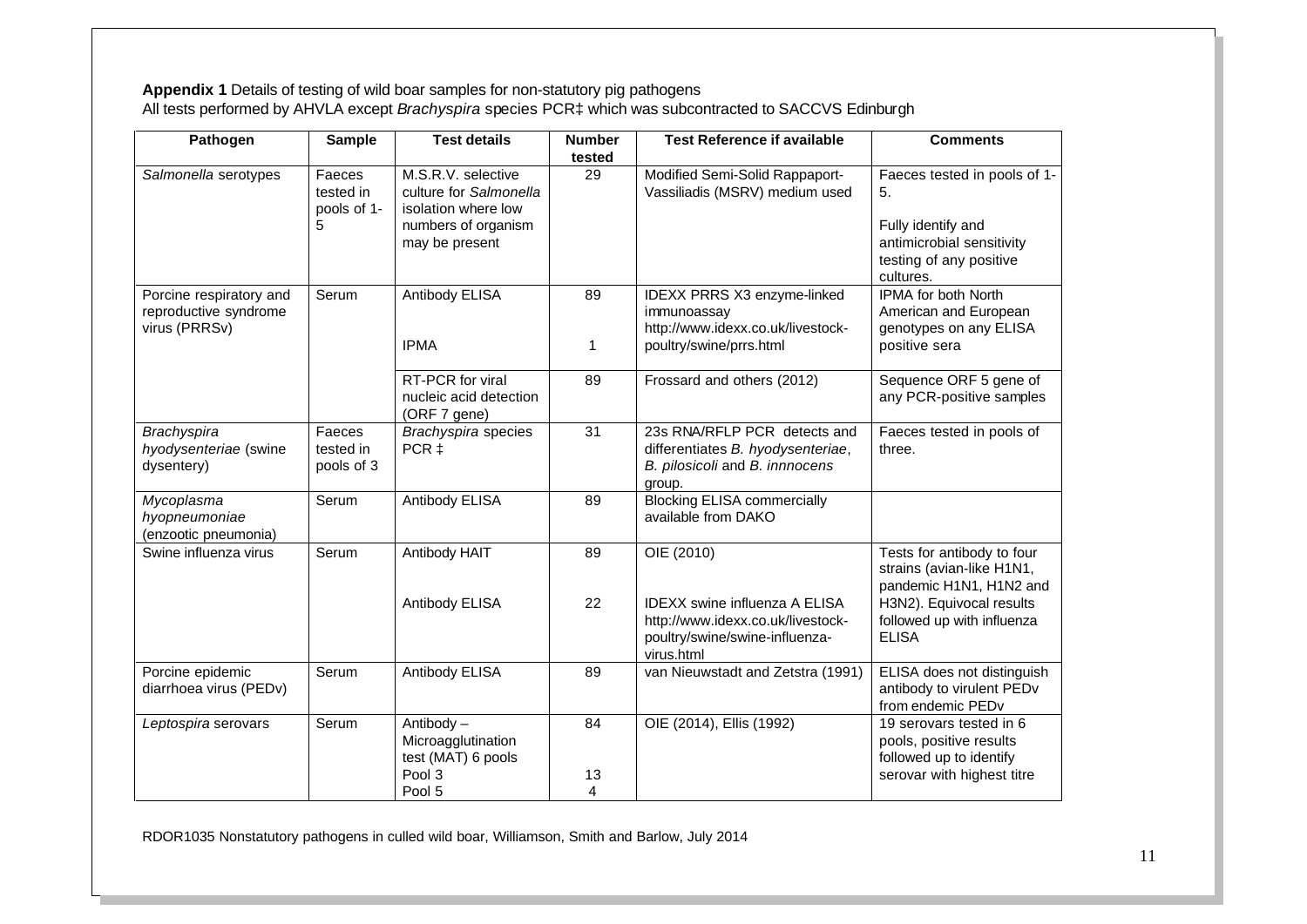**Appendix 2** Analysis of *Leptospira* serology for association with recorded wild boar parameters

91 samples from 19 submissions, 7 samples not tested for lepto

#### **Estimated prevalence of Lepto in wild boar**

| 17.9% prevalenc                     |
|-------------------------------------|
| e                                   |
| 9.7% lower 95% confidence interval  |
| 26.1% upper 95% confidence interval |

Due to multiple samples from the same submission a mixed-effects model was used with submission ID as the random effect. This was not found to significantly improve the model and so it was discarded and a logistic regression used

| Sex | <b>Positive</b> | Negative | $%$ pos | OR   | P-value |
|-----|-----------------|----------|---------|------|---------|
|     |                 | 34       | 20.9    | 1.00 | baselin |
|     |                 |          |         |      | e       |
| M   |                 | 35       | 14.6    | 0.65 | 0.453   |

| Age                      | Positive | <b>Negative</b> | $%$ pos | OR   | P-value |
|--------------------------|----------|-----------------|---------|------|---------|
| $0 =$ less than one year | ⌒        | 36              | 5.3     | 1.00 | baselin |
|                          |          |                 |         |      | e       |
| $1 =$ yearling           |          | 4               | 33.3    | 9.00 | 0.052   |
| $X =$ adult              |          | 29              | 27.5    | 6.83 | 0.017   |

| Positive       | <b>Negative</b> | $%$ pos | <b>OR</b> | P-value |
|----------------|-----------------|---------|-----------|---------|
| 5              | 2               | 71.4    | 7.50      | 0.085   |
| 4              | 10              | 9.1     | 0.30      | 0.365   |
| 5              | 29              | 14.7    | 0.52      | 0.487   |
| 2              | 6               | 25.0    | 1.00      | baselin |
|                |                 |         |           | e       |
| 0              | 7               | 0.0     | (omitted) |         |
| $\overline{2}$ | 15              | 11.8    | 0.40      | 0.409   |
|                |                 |         |           |         |

Weight (kg) **Lepto**